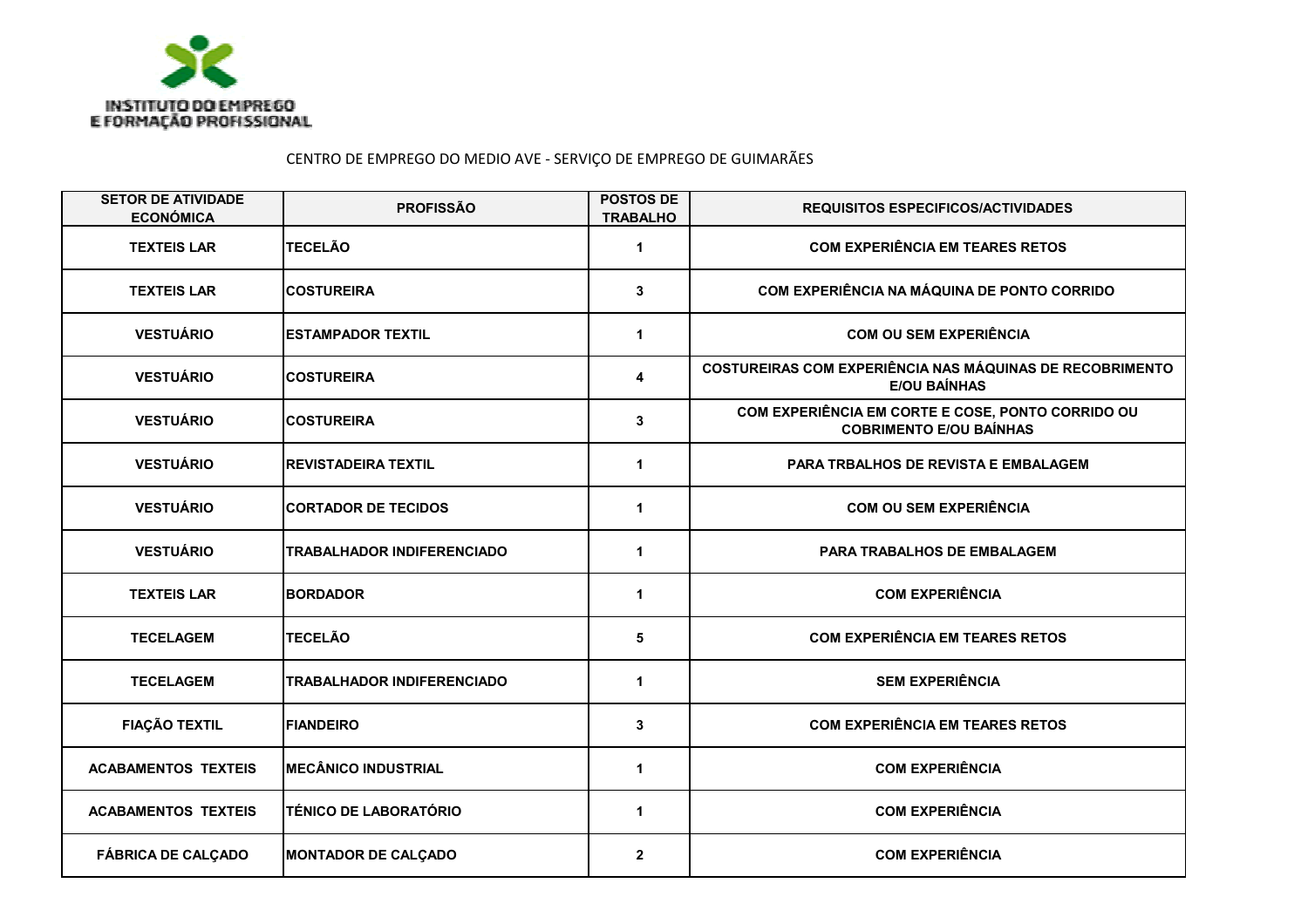| <b>FÁBRICA DE CALÇADO</b>                                    | <b>CORTADOR DE PELES</b>                                      | 4           | <b>COM EXPERIÊNCIA</b>                                                                                                             |
|--------------------------------------------------------------|---------------------------------------------------------------|-------------|------------------------------------------------------------------------------------------------------------------------------------|
| <b>FÁBRICA DE CALÇADO</b>                                    | GASPEADEIRAS/CRAVADEIRAS                                      | 6           | DE 1ª OU DE $2a$                                                                                                                   |
| <b>FÁBRICA DE CALÇADO</b>                                    | <b>SAPATEIRO</b>                                              | 1           | PARA TRABALHOS DE MESA COM OU SEM EXPERIÊNCIA                                                                                      |
| <b>FÁBRICA DE CALÇADO</b>                                    | <b>FACEADOR</b>                                               | 1           | <b>COM EXPERIENCIA</b>                                                                                                             |
| <b>CONSTRUÇÃO</b>                                            | <b>CARPINTEIRO DE LIMPOS E DE TOSCO</b>                       | 4           | <b>COM OU SEM EXPERIÊNCIA</b>                                                                                                      |
| <b>CONSTRUÇÃO CIVIL</b>                                      | <b>ENGENHEIRO DA CONTRUÇÃO DE EDIFÍCIOS</b>                   | 3           | <b>COM OU SEM EXPERIÊNCIA</b>                                                                                                      |
| <b>CONSTRUÇÃO CIVIL</b>                                      | <b>MOTORISTA DE VEICULOS PESADOS DE</b><br><b>MERCADORIAS</b> | 1           | COM EXPERIÊNCIA ANTERIOR EM FUNÇÃO SIMILAR (CAMIÕES BASCULANTES,<br>CAMIÕES GRUA, CAMIÕES DE 3 E 4 EIXOS, CAMIÕES PORTA-MÁQUINAS); |
| <b>CONSTRUÇÃO CIVIL</b>                                      | <b>MEDIDOR ORÇAMENTISTA</b>                                   | 1           | <b>COM OU SEM EXPERIÊNCIA</b>                                                                                                      |
| <b>CONSTRUÇÃO CIVIL</b>                                      | <b>ENCAREEGADO DA CONSTRUÇÃO</b>                              | 1           | <b>COM EXPERIENCIA</b>                                                                                                             |
| <b>CONSTRUÇÃO CIVIL</b>                                      | <b>EMPREGADO DE ARMAZÉM</b>                                   | 1           | COM EXPERIENCIA NA ÁREA DA CONSTRUÇÃO CIVIL                                                                                        |
| <b>CONSTRUÇÃO CIVIL</b>                                      | SERVENTE DA CONSTRUÇÃO CIVIL                                  | $\mathbf 1$ | <b>COM OU SEM EXPERIÊNCIA</b>                                                                                                      |
| <b>CONSTRUÇÃO CIVIL</b>                                      | <b>PEDREIRO</b>                                               | 4           | <b>COM EXPERIENCIA</b>                                                                                                             |
| <b>FÁBRICA DE CUTERLARIAS</b>                                | <b>POLIDOR DE CUTERLARIAS</b>                                 | 1           | <b>COM OU SEM EXPERIÊNCIA</b>                                                                                                      |
| INSTALAÇÃO DE CLIMATIZAÇÃO CANALIZADOR/PICHELEIRO            |                                                               | 3           | <b>COM EXPERIENCIA</b>                                                                                                             |
| <b>COMÉRCIO A RETALHO DE</b><br><b>MATERIAL DE BRICOLAGE</b> | <b>VENDEDOR EM LOJA</b>                                       | 1           | <b>COM EXPERIENCIA OU SEM EXPREIÊNCIA</b>                                                                                          |
| <b>FABRICAÇÃO DE OUTRAS</b><br><b>MÁQUINAS DIVERSAS</b>      | <b>PINTOR À PISTOLA DE SUPERFÍCIES</b>                        | 1           | <b>COM EXPERIENCIA EM LACAGEM E PINTURA DE SUPERFÍCIES</b>                                                                         |
| <b>FABRICAÇÃO DE OUTRAS</b><br><b>MÁQUINAS DIVERSAS</b>      | <b>OPERADOR CNC</b>                                           | 1           | <b>COM EXPERIÊNCIA PROFISSIONAL</b>                                                                                                |
| <b>FABRICAÇÃO DE OUTRAS</b><br><b>MÁQUINAS DIVERSAS</b>      | <b>SERRALHEIRO MECÂNICO</b>                                   | 1           | <b>COM CONHECIMENTOS EM SOLDADURA</b>                                                                                              |
| <b>FABRICAÇÃO DE OUTRAS</b><br><b>MÁQUINAS DIVERSAS</b>      | <b>MONTADOR DE MAQUINARIA MECÂNICA</b>                        | 1           | COM EXPERIÊNCIA PROFISSIONAL EM AMBIENTE INDUSTRIAL                                                                                |
| <b>FABRICAÇÃO DE OUTRAS</b><br><b>MÁQUINAS DIVERSAS</b>      | <b>EMPREGADO DE ARMAZÉM</b>                                   | 1           | COM EXPERIÊNCIA COMPROVADA OU CERTIFICAÇÃO DE EMPILHADOR                                                                           |